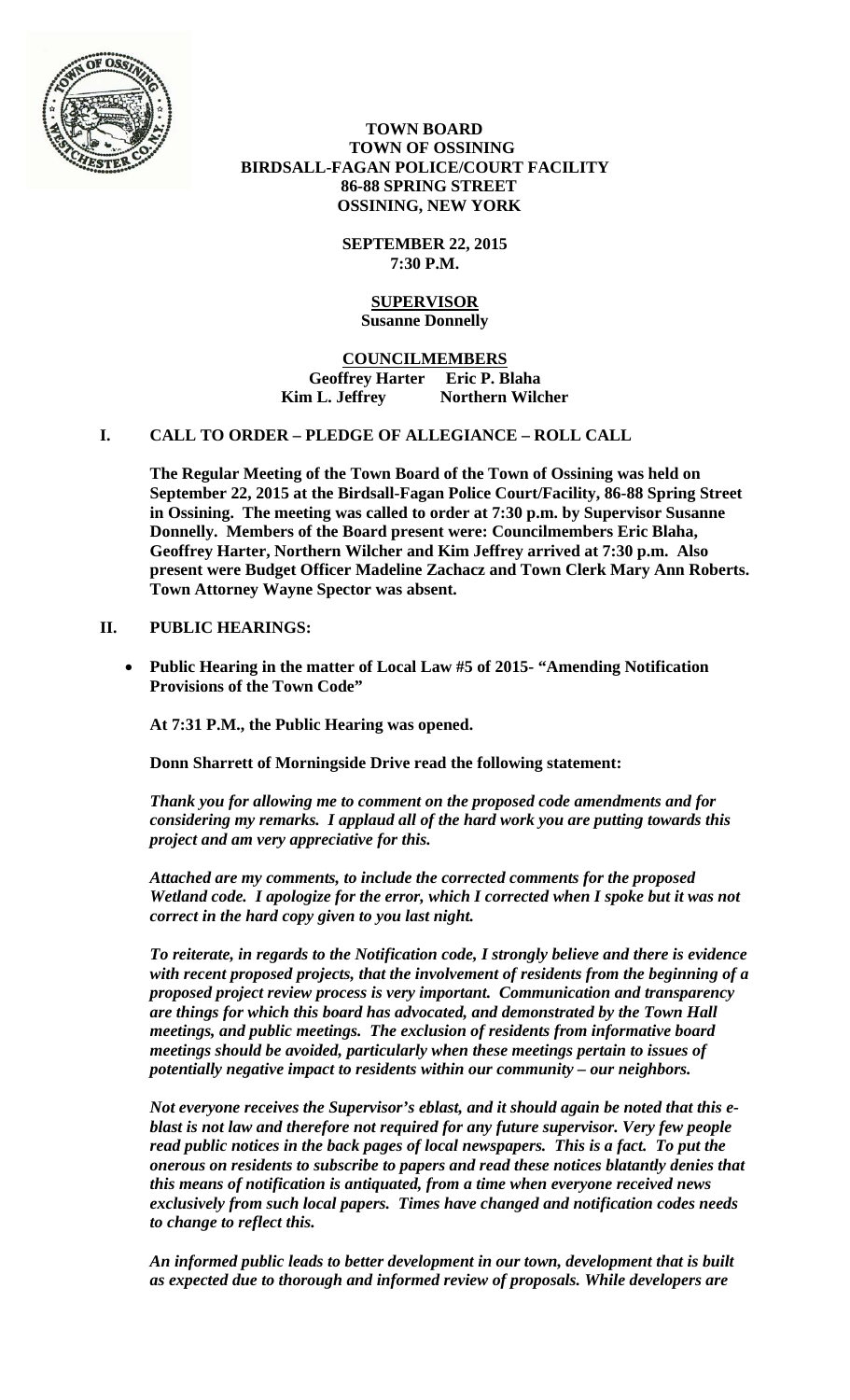*(often) land owners in our community they are often not residents. The knowledge of existing conditions alone adds valuable information that will result in projects with less negative impacts after the project's completion. Often a developer's involvement ends at the completion of their project. The involvement of residents from the beginning of a review process goes a long way towards eliminating future problems.* 

*Thank you again.* 

*Notification code:* 

*As owners of a home at the top of a steeply sloped property in the Town of Ossining, my husband and I applaud the proposed change to the notification laws to notify residents up to 500' of a proposed action. The proposed change reflects an acknowledgement that our community exists within a sloped landscape and that proposed actions in our town have the potential to be of greater negative impact to residents at greater distances due to this sloped landscape.* 

*Notification needs to occur at the start of a proposed action review process.* 

*It has been demonstrated that the involvement of residents at the beginning of a proposed action review process brings important information to that review process that might otherwise be overlooked, omitted or inaccurately presented.* 

*It has also been demonstrated that negative impacts to residents can and have occurred when residents are excluded until the public hearing at the very end of the review process. The rezoning of Gordon Avenue from a residential neighborhood to a mixed residential and GB district would be just one example.* 

*The requirement to notify neighboring residents 10 days prior to a public hearing is grossly inadequate. This gives residents at most 5 business days to go to the building department during business hours to review all the materials for that proposed project. Many of the materials for a proposed project could potentially be difficult to accurately understand for residents without law, engineering or architectural degrees. The review process involves the town's lawyer, consultant, engineer, Planning Board – which consists of 5 members to include architects, and the Environmental Advisory Committee. How can residents be asked to interpret these documents unassisted under time constraints?* 

*I recently had to research information to disprove inaccurate information included in a proposed action review process. My research, in part, required access to files at the building department, and as such necessitated a Freedom of Information Law request. Had I been made aware of this particular propose action as established by the current and proposed notification laws, I would not have had adequate time to comprehend all the documents for this proposed action and do the research necessary to correct this inaccuracy.* 

*A requirement to notify neighboring residents 10 days prior to a public hearing presumes that all residents have the luxury to stop all of their current commitments and obligations so to immediately upon receipt of the notification have the opportunity to go to the building department, immediately comprehend all the documents for the proposed action and still have time for research and analysis, if necessary.* 

*The current and proposed notification laws do not consider the possibility that such short notice might preclude a resident's involvement due to business or vacation schedules – someone might be away when the notice arrives –or even the possibility of a family commitment, crisis or tragedy. It is unreasonable to exclude residents from the entire proposed action review process and unduly disadvantages our town's residents to the possible benefit of applicants.* 

*I have been informed on numerous occasions that the rights of residents and the need to protect the environment must be balanced with a property owner's right to build. Zoning and project approvals made based almost exclusively on an applicant's*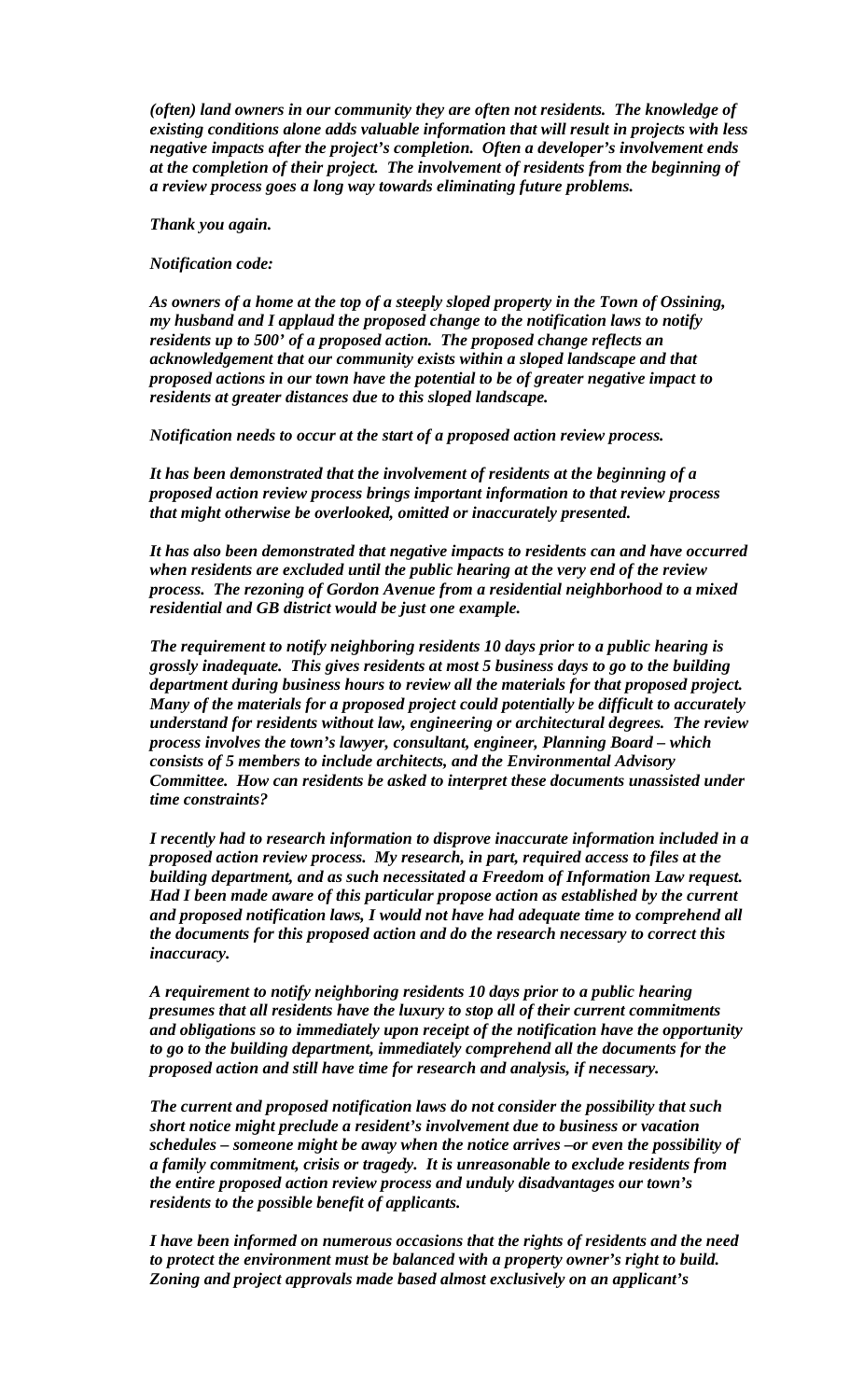*application and their input, without the involvement of potentially impacted residents, is not balanced. This practice heavily favors applicants too often at the expense of residents, neighborhoods and our environment. This practice needs to end.* 

*I ask you to change the notification laws so that residents with 500' of a proposed action are notified upon the town's receipt of an application for that proposed action.* 

*Notification needs to occur at the start of a proposed action review process.* 

**At 7:37 P.M., Councilmember Jeffrey moved and it was seconded by Councilmember Wilcher that the Public Hearing be adjourned until October 13, 2015.**

 **Public Hearing in the matter of Local Law #6 of 2015- "Amending the Tree Protection Chapter of the Town Code"** 

**At 7:37 P.M., the Public Hearing was opened.** 

*Donna Sharrett of Morningside Drive read the following statement:* 

*September 22, 2015 comment for Public Hearing for proposed Tree and Wetland codes*

*Tree codes* 

*Section 176-20.B.(1)(f) Planting recommendations should follow Cornell Cooperative Extension's Cornell Guide for Planting and Maintaining Trees and Shrubs. This should be made available at the Building Department. Not all planting conditions are the same. The code could refer the applicant to the building department for approved planting methods.* 

*(g) The guarantee for planted trees should be for at least 3 years. A second or third year of drought or excessively hot summers or dry winters with inconsistent snow cover could kill newly planted trees which have not yet rooted out sufficiently to withstand these stresses.* 

*(h) instead of a list of trees, I would recommend that the code refer the applicant to the approval authority for recommendations. The current list is unacceptable.* 

*Section 183-5.B (6) the removal of invasive trees in wetlands and buffers should be permitted.* 

*Section 183-10.E. states that under certain circumstances the EAC should submit a written report within 10 days. This group meets on a monthly basis and should be permitted 30 days to comment.* 

*Section 183-13.C The code could state that the species choice could be upon approval of the approval authority.* 

**At 7:40 P.M., Councilmember Jeffrey moved and it was seconded by Councilmember Wilcher that the Public Hearing be adjourned until October 13, 2015.**

 **Public Hearing in the matter of Local Law #7 of 2015- "Amending the Freshwater Wetlands, Watercourses and Water Bodies Protection Chapter of the Town Code"** 

**At 7:41 P.M., the Public Hearing was opened.** 

*Donna Sharrett of Morningside Drive read the following statement:* 

*Freshwater Wetlands, Watercourses and Waterbodies Protection:*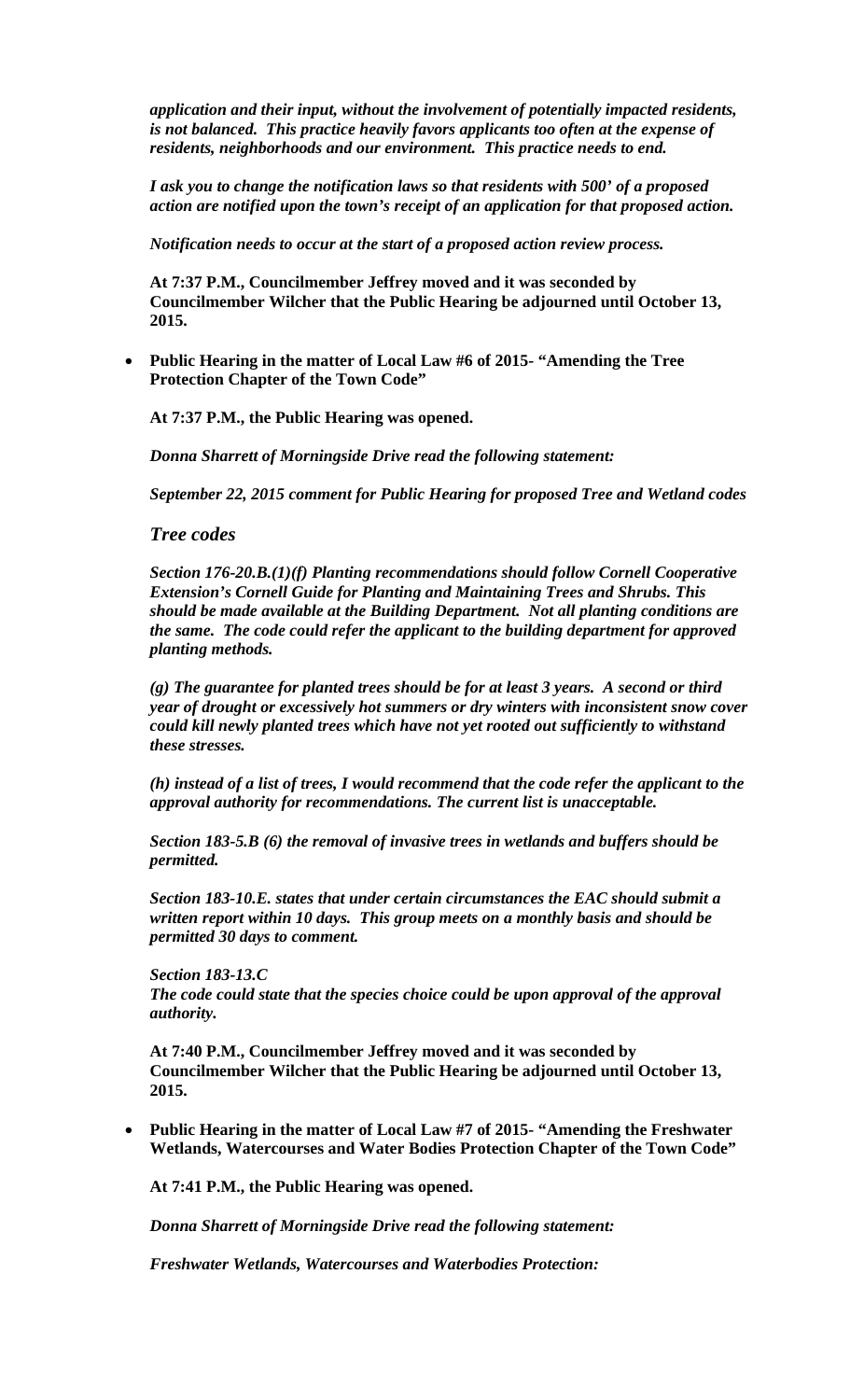#### *105-2. Definitions:*

*I strongly disagree with the 2<sup>nd</sup> item of the wetland definition in regard to Buffers and recommend that this be deleted. Unless of course it could be explained how a 50 ft buffer would be adequate on a stream when 100 foot is the scientific recommendation.* 

#### *Growing Season definition:*

*Amount of frost-free days does not determine(s) the amount of days in a growing season not the start and end of the growing season. Man-made calendar dates do not also correlate to natural conditions, particularly with the unpredictability of rapidly changing conditions due to climate change.* 

*My recommendation: The portion of the year when soil temperatures at 19.7 inches below the soil surface are higher than biological zero (5 degrees C) (U.S. Department of Agriculture, Soil Conservation Service, 1985). For ease of determination this period can be identified as the time of year when soils are not snow covered or frozen, and which permits above-ground observation of active herbaceous plant growth.* 

*Section 105-3 The full report of the wetland delineation should include a description of observed vegetation and plants within delineated boundaries, using both the scientific and common names.* 

*Section 105 -5.B (4) is also included in 105-5.C. In my opinion it I should remain in 105-5.C, and be deleted from 105-5.B(4)* 

#### *Section 105-6.D*

*There should be a #2 for letters c, d, e taken from the Town of Bedford code, which indicates that these improvements and activities would be permitted only to preexisting single-family residences.* 

*I strongly disagree that (f) fences or (g) stone walls should be permitted within a wetland, watercourse or stream. The use of pressure treated materials would be toxic. Untreated wood would rot in standing water. Stone walls would impede the buffers for these areas to handle storm surge waters, or could redirect those waters.* 

*Section 105-8.B(4) & (5). I applaud the Town board and its consultant for including Aquatic Organism Passage provisions in the proposed code. This provision should be applied to all watercourses regardless of size, to include those which are ephemeral.* 

**At 7:47 P.M., Councilmember Blaha moved and it was seconded by Councilmember Wilcher that the Public Hearing be adjourned until October 13, 2015.**

 **Public Hearing in the matter of Local Law #8 of 2015- "Amending the Steep Slope Protection Chapter of the Town Code"** 

**At 7:47 P.M., the Public Hearing was opened.** 

**At 7:48 P.M., Councilmember Wilcher moved and it was seconded by Councilmember Jeffrey that the Public Hearing be adjourned until October 13, 2015.**

 **Public Hearing in the matter of Local Law #9 of 2015- "Amending the Subdivision of Land and Zoning Chapters of the Town Code"**

**At 7:49 P.M., the Public Hearing was opened.** 

**At 7:50 P.M., Councilmember Wilcher moved and it was seconded by Councilmember Jeffrey that the Public Hearing be adjourned until October 13, 2015.**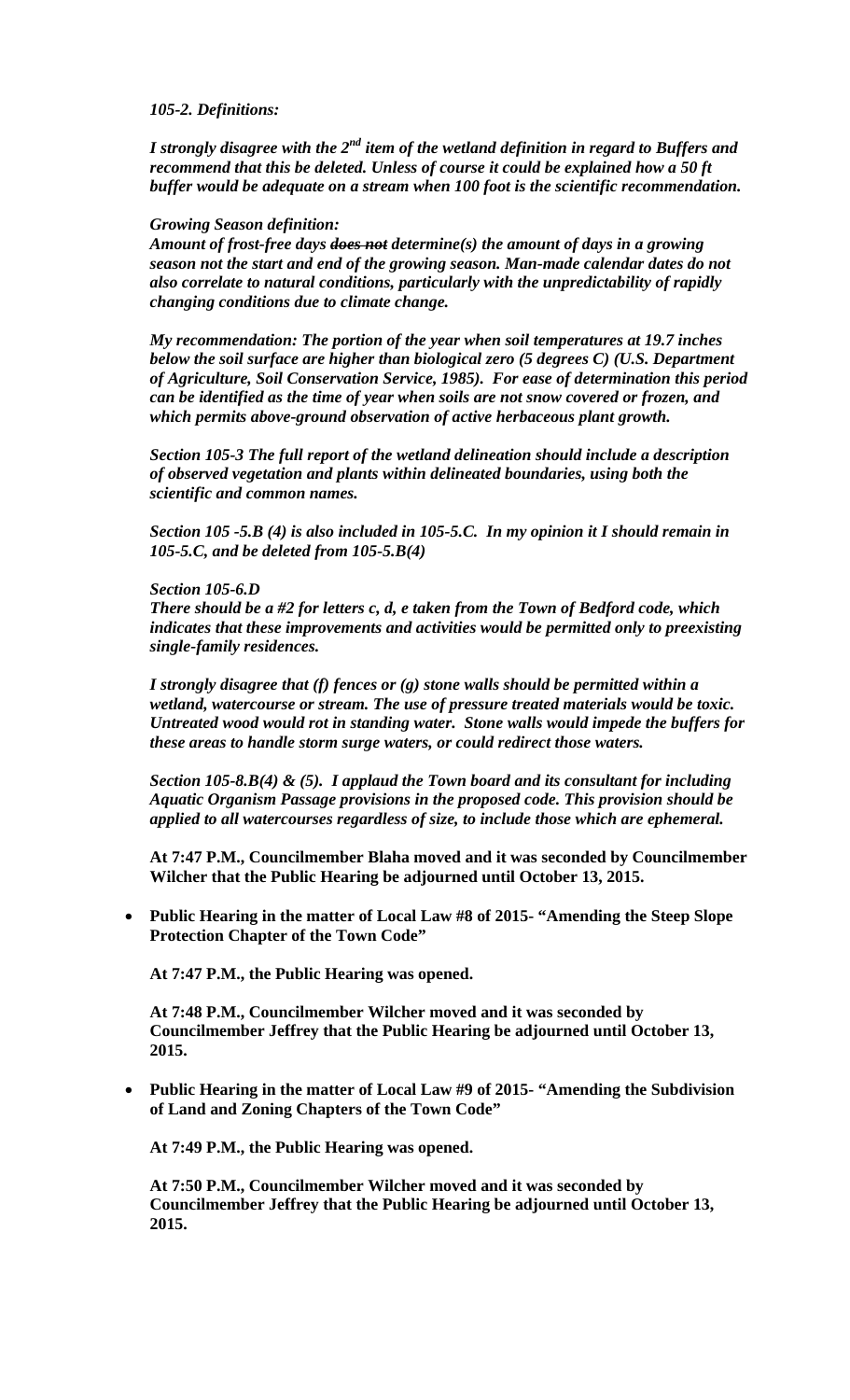**Public Hearing in the matter of Local Law #10 of 2015- Establishment of an Architectural Review Board**

**At 7:50 P.M., the Public Hearing was opened.** 

**John Perillo, Havell Street, questioned whether this was an extension of the Planning Board.** 

**Donna Sharrett, Morningside Drive, stated that it was excellent that the Board is doing this. I is well thought out and could be an Appeal Process.** 

**At 7:55 P.M., Councilmember Harter moved and it was seconded by Councilmember Wilcher that the Public Hearing be adjourned until October 13, 2015.**

 **Public Hearing in the matter of the Petition for Extension of the Ossining Consolidated Sewer District, 73 Morningside Drive**

**At 7:55 P.M., the Public Hearing was opened.** 

**At 7:57 P.M., Councilmember Blaha moved and it was seconded by Councilmember Jeffrey that the Public Hearing be closed.**

#### **III. ANNOUNCEMENTS**

**Supervisor Donnelly read the following statement:** 

**The creation of an architectural review board for the unincorporated area of Ossining has been under consideration for a considerable period of time. Last year a committee was formed to study the issue that committee, which included volunteers from the community, some of whom are architects, met many times to review the need for an ARB and the scope and structure of the board. That committee has done an excellent job in recommending the law that we are now considering to create an ARB for the town of Ossining.**

**The need for an ARB was initially recognized due to what many people felt was inadequate attention to improving architectural standards in the many developments approved for North State Road, the main business district of the unincorporated town. The site plan approval process before the planning board is limited in connection with creating and enforcing architectural standards in the town. The Planning board, which has the authority to approve subdivisions and site plans, as currently constituted, has only limited authority to review architectural details and to establish minimal architectural standards.** 

**By creating an ARB and making it coterminous with the planning board, meaning that the planning board members will also be members of the ARB, we are creating a structure that will not overburden developers and property owners by forcing them to go before separate boards, and at the same time we will be providing the necessary authority to the planning board to improve the architectural quality of new and renovated buildings within the town. The architectural review process will proceed simultaneous with the site plan review process and with a level of consistency which is fair to the applicants and at the same time furthering the goal of improving the appearance of our town, particularly on North State Rd.** 

**In crafting the law attention was given to avoiding the creation of over burdensome regulations which would add expense and cause delay in small home improvement projects. We believe that the law as proposed properly balances all the concerns and needs of the community, including our business community.** 

**Supervisor Donnelly also announced that on this evenings agenda there are a number of appointments to the Town Ethics Board with Mark Reisman as Chair**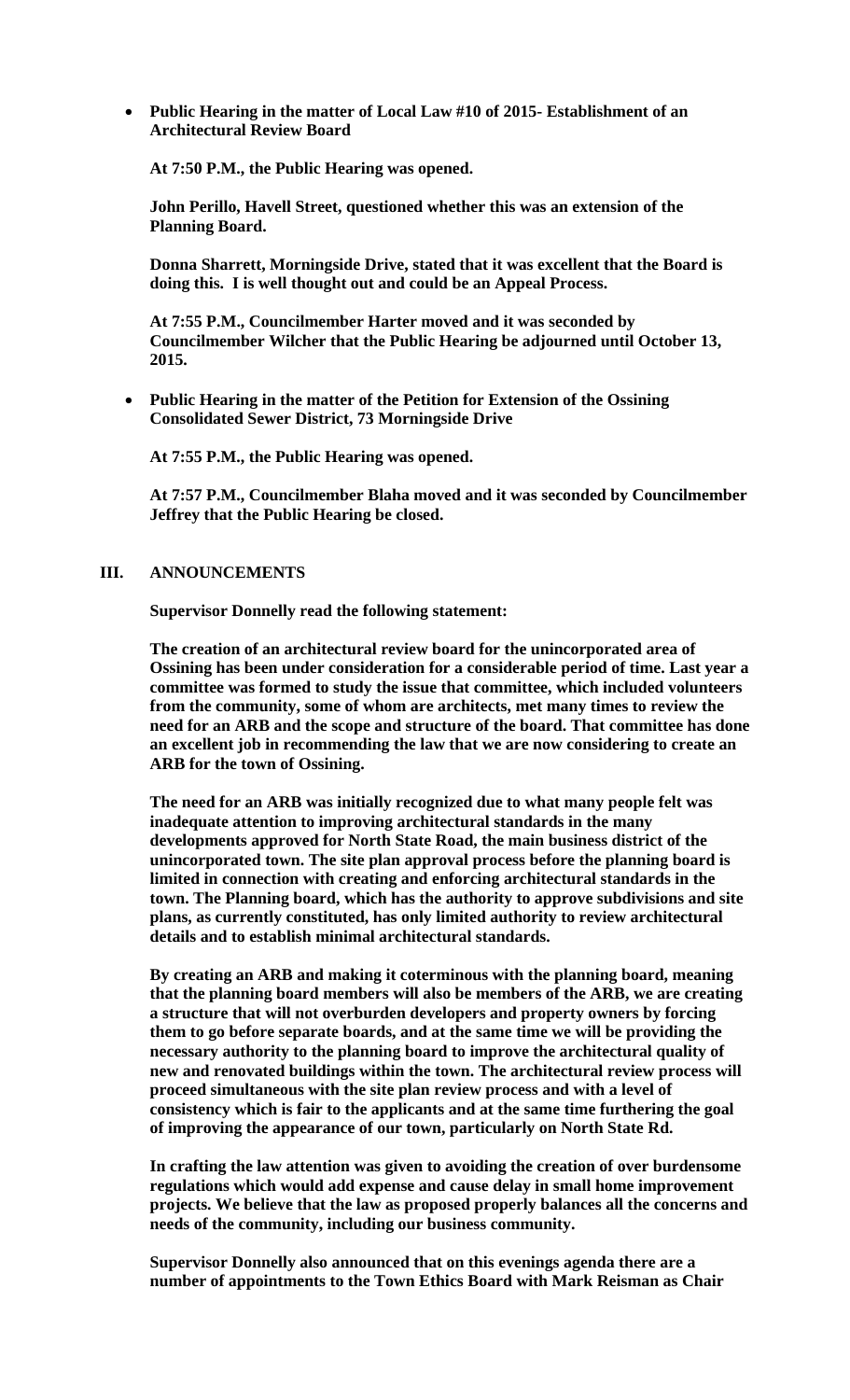**until the end of October. The Town budget will be presented on October 30thafter which the various department heads will review their budget with the Board. The Board will adopt the budget in early December. The Louis Engel Park will be closing next week for sewage piping work; electrical work as well as the removal of the chain link fence which will be replaced by boulders.** 

#### **IV. PUBLIC COMMENT ON AGENDA ITEMS**

## **V. BOARD RESOLUTIONS**

## **A. Approval of Minutes-Special Meeting**

**Councilmember Wilcher moved and it was seconded by Councilmember Harter that the following be approved:** 

**Resolved, that the Town Board of the Town of Ossining hereby approves the September 1, 2015, Minutes of the Special Meeting as presented.** 

 **Motion Carried: Unanimously** 

## **B. Approval of Minutes-Regular Meeting**

**Councilmember Wilcher moved and it was seconded by Councilmember Blaha that the following be approved:** 

**Resolved, that the Town Board of the Town of Ossining hereby approves the September 8, 2015, Minutes of the Regular Meeting as presented.** 

 **Motion Carried: Unanimously** 

#### **C. Approval of Voucher Detail Report**

**Councilmember Harter moved and it was seconded by Councilmember Wilcher that the following be approved:** 

**Resolved, that the Town Board of the Town of Ossining hereby approves the Voucher Detail Report dated September 22, 2015 in the amount of \$278,953.88** 

 **Motion Carried: Unanimously** 

# **D. TAX CERTIORARI**

 **Manufacturers and Traders Trust Company vs.** 

# **Town of Ossining**

**Councilmember Blaha moved and it was seconded by Councilmember Harter that the following be approved:** 

**WHEREAS, proceedings pursuant to Article 7 of the Real Property Tax Law of the State of New York were instituted by Manufacturers and Traders Trust Company against The Town of Ossining, to review the tax assessments made on Petitioner's property located at 246-J South Highland Avenue, Town of Ossining, and designated on the tax assessment map of The Town of Ossining as Section 97.19-1- 42; all for Tax Assessment Year 2014, which proceedings are now pending in the Supreme Court of the State of New York, County of Westchester, under Index No. 61226/2014; and** 

**WHEREAS, the above Petitioner has agreed to a compromise and settlement of such proceedings, subject to the approval of the Town Board, correcting and reducing the assessed valuation of its real property and improvements, as follows:**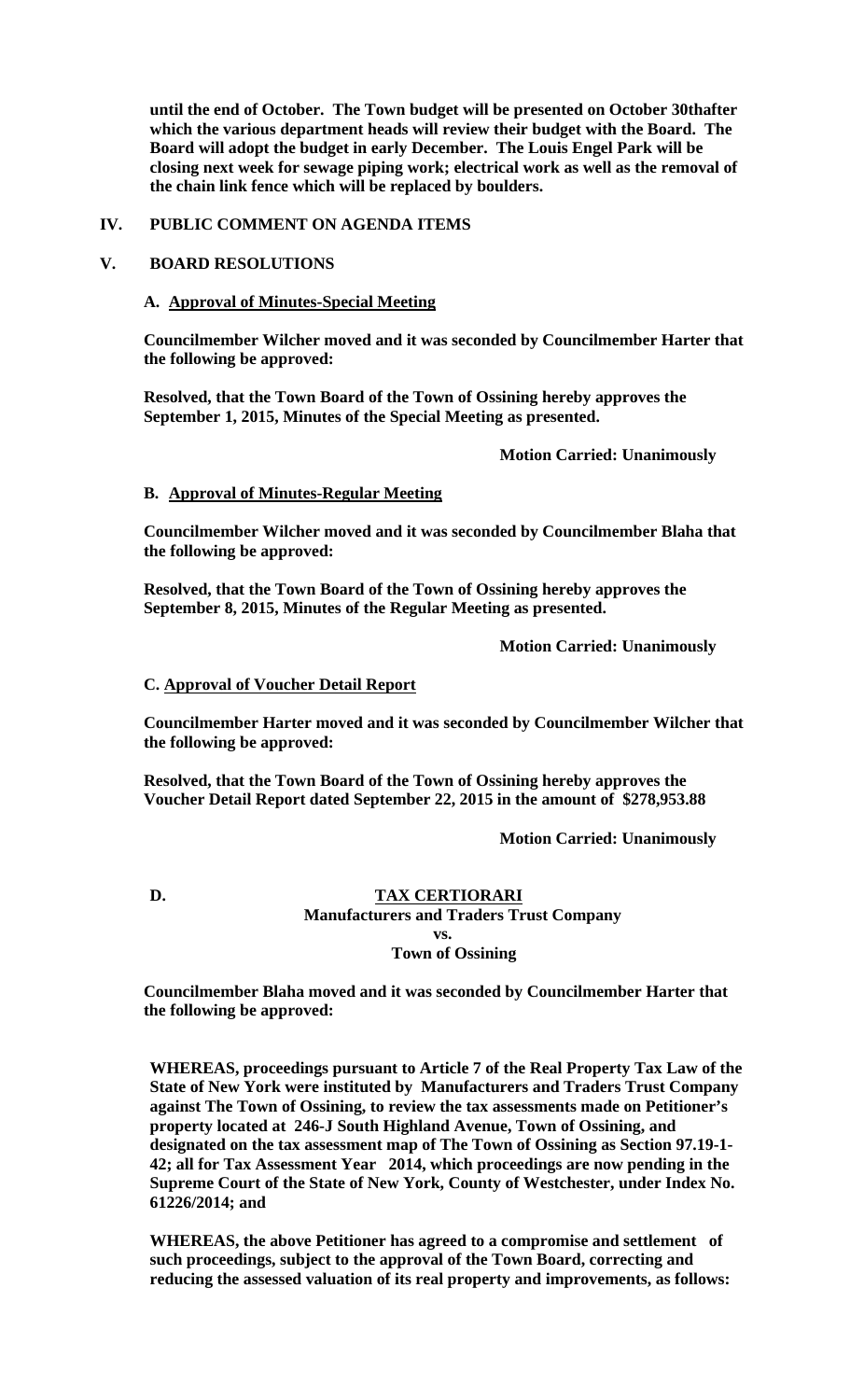# **Tax ID: Section 97.19, Block 1, Lot 42 SBL: 97.19-1-42 246-J South Highland Avenue, Ossining, N.Y.**

| Assessed Valuation |              |            |                             |  |  |
|--------------------|--------------|------------|-----------------------------|--|--|
| Assessment Year    | Reduced From | Reduced To | <b>Assessment Reduction</b> |  |  |
| 2014               | \$138,800    | \$90,400   | \$48,400                    |  |  |

**WHEREAS, it is Ordered, Adjudged and Decreed that the provisions of RPTL 727will apply to these proceedings, except that the exceptions referenced in 727 (2) (a) and 727 (2) (b) with respect to revaluations shall not apply, and that the assessment of the parcel having a Tax Map Number of 97.19-1-42 shall remain less than \$90, 400 in 2015, 2016 and 2017 and Petitioner agrees not to file judicial petitions challenging the assessment of this property and also not to file any administrative grievances with the Board of Assessment Review in 2015, 2016 and 2017, as long as the assessed value is at or less than \$90,400; and** 

**WHEREAS, it is Ordered , Adjudged and Decreed that refunds due as a result of the adjustment to the 2014 assessment are waived by Petitioner, but any refunds that may become due as a result of the application of this Consent Judgment and RPTL 727 for 2015, 2016 and 2017 are not waived; and** 

**WHEREAS, any and all refunds necessitated by said settlement will be made without interest; and** 

**WHEREAS, the Town Board, upon the recommendation of the Assessor, concurred by the Town Attorney, finds the proposed settlement appropriate and in the best interest of the Town of Ossining; now therefore it is** 

**RESOLVED, that settlement of the proceedings, on the terms set forth herein, is hereby accepted and approved, subject to the approval of the Supreme Court, Westchester County, wherein such proceedings are pending; and it is further** 

**RESOLVED, that the Town Attorney is hereby authorized and directed to procure and execute any documents necessary to effectuate such settlement; and it is further** 

**RESOLVED, subject to the approval of the Supreme Court, Westchester County, that the Assessor is authorized and directed to make the changes and corrections to the individual unit assessment on the tax assessment roll of the Town of Ossining, which will be ordered pursuant to the Consent Judgment to be entered in accordance with the terms of this settlement, and the Receiver of Taxes is authorized and directed to process and pay the refund of Town of Ossining taxes estimated to be \$0, which will be ordered pursuant to said Consent Judgment.** 

 **Motion Carried: Unanimously** 

**E. TAX CERTIORARI 1360 Pleasantville Rd., LLC vs. Town of Ossining** 

**Councilmember Wilcher moved and it was seconded by Councilmember Jeffrey that the following be approved:** 

**WHEREAS, proceedings pursuant to Article 7 of the Real Property Tax Law of the State of New York were instituted by 1360 Pleasantville Rd., LLC against The Town of Ossining, to review the tax assessments made on Petitioner's property located at 1360 Pleasantville Road, in The Village of Briarcliff Manor, Town of Ossining, and designated on the tax assessment map of The Town of Ossining as Section 98.10, Block 1, Lot 3; all for Tax Assessment Years 2011-2015, which**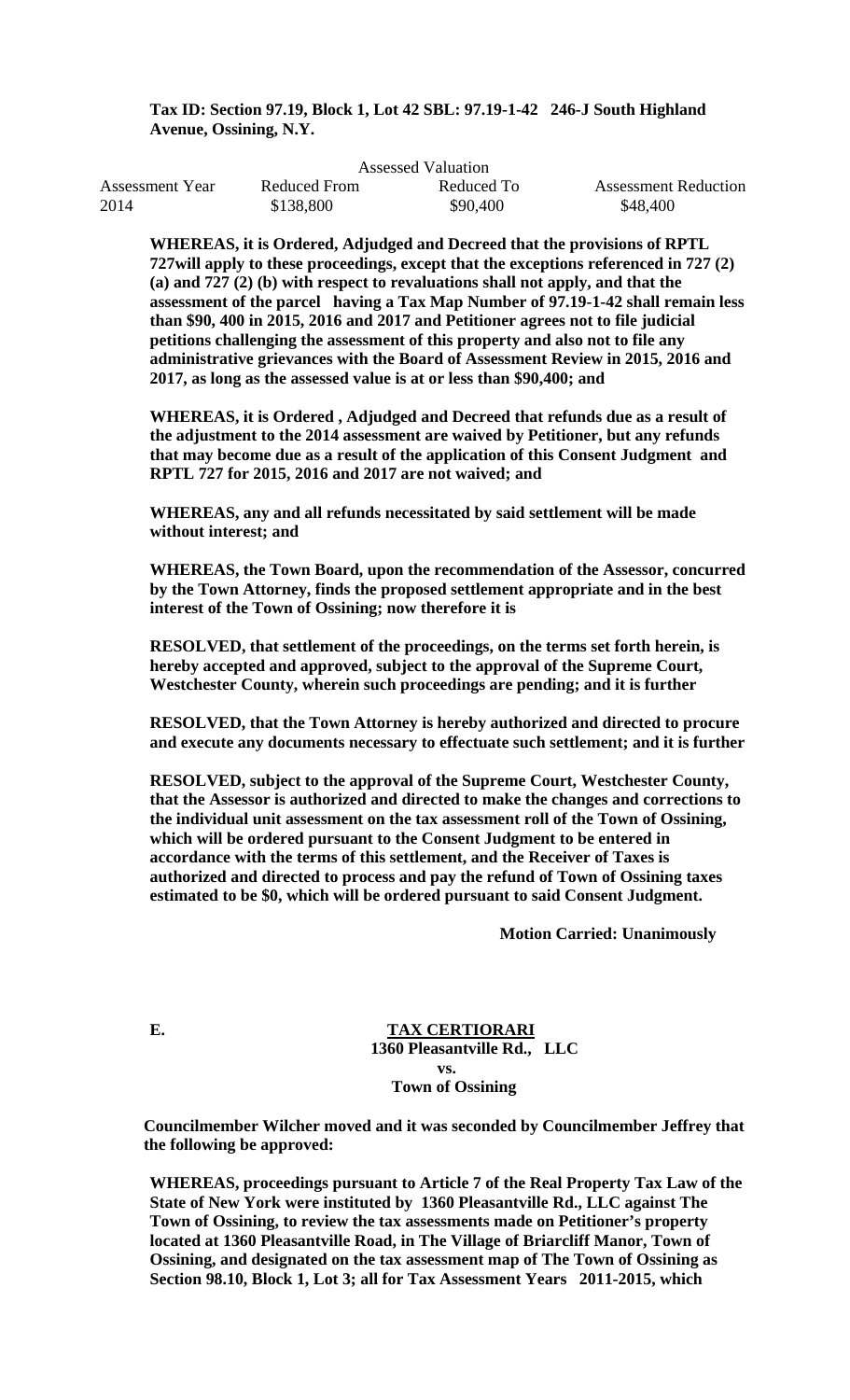**proceedings are now pending in the Supreme Court of the State of New York, County of Westchester, under Index Nos. 55713/2011; 65051/2012; 64051/13; 64650/14; and** 

**WHEREAS, the above Petitioner has agreed to a compromise and settlement of such proceedings, subject to the approval of the Town Board, correcting and reducing the assessed valuation of its real property and improvements, as follows:** 

**Tax ID : Section 98.10, Block 1, Lot 3 SBL: 98.10-1-3 1360 Pleasantville Road, Briarcliff Manor, N.Y.** 

|                        | <b>Assessed Valuation</b> |            |                             |  |
|------------------------|---------------------------|------------|-----------------------------|--|
| <b>Assessment Year</b> | <b>Reduced From</b>       | Reduced To | <b>Assessment Reduction</b> |  |
| 2011                   | \$159,000                 | \$103,350  | \$55,650                    |  |
| 2012                   | \$159,000                 | \$103,350  | \$55,650                    |  |
| 2013                   | \$159,000                 | \$103,350  | \$55,650                    |  |
| 2014                   | \$159,000                 | \$103,350  | \$55,650                    |  |
| 2015                   | \$159,000                 | \$103,350  | \$55,650                    |  |

**WHEREAS, any and all refunds necessitated by said settlement will be made without interest; and** 

**WHEREAS, the Town Board, upon the recommendation of the Assessor, concurred by the Town Attorney, finds the proposed settlement appropriate and in the best interest of the Town of Ossining; now therefore it is** 

**RESOLVED, that settlement of the proceedings, on the terms set forth herein, is hereby accepted and approved, subject to the approval of the Supreme Court, Westchester County, wherein such proceedings are pending; and it is further** 

**RESOLVED, that the Town Attorney is hereby authorized and directed to procure and execute any documents necessary to effectuate such settlement; and it is further** 

**RESOLVED, subject to the approval of the Supreme Court, Westchester County, that the Assessor is authorized and directed to make the changes and corrections to the individual unit assessment on the tax assessment roll of the Town of Ossining, which will be ordered pursuant to the Consent Judgment to be entered in accordance with the terms of this settlement, and the Receiver of Taxes is authorized and directed to process and pay the refund of Town of Ossining taxes estimated to be \$ 2,628.44, which will be ordered pursuant to said Consent Judgment.** 

 **Motion Carried: Unanimously** 

**F. TAX CERTIORARI 137 Operators Holding Corp. vs. Town of Ossining** 

**Councilmember Harter moved and it was seconded by Councilmember Wilcher that the following be approved:** 

**WHEREAS, proceedings pursuant to Article 7 of the Real Property Tax Law of the State of New York were instituted by 137 Operators Holding Corp. against The Town of Ossining, to review the tax assessments made on Petitioner's property located at 1360 Pleasantville Road, in The Village of Briarcliff Manor, Town of**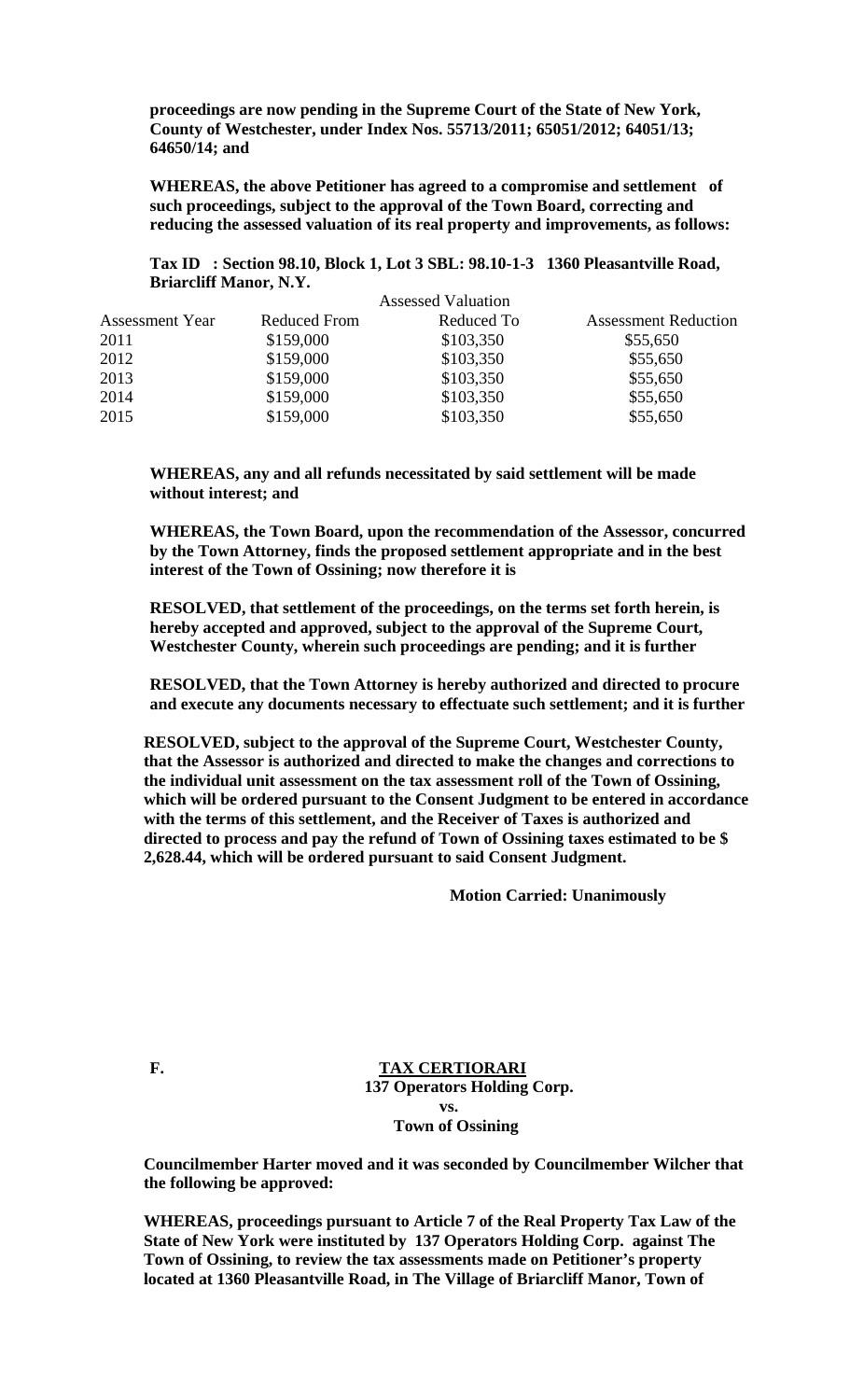**Ossining, and designated on the tax assessment map of The Town of Ossining as Section 98.10, Block 1, Lot 3; all for Tax Assessment Years 2009-2010, which proceedings are now pending in the Supreme Court of the State of New York, County of Westchester, under Index Nos. 22483/2009 and 23345/2010; and** 

**WHEREAS, the above Petitioner has agreed to a compromise and settlement of such proceedings, subject to the approval of the Town Board, correcting and reducing the assessed valuation of its real property and improvements, as follows:** 

**Tax ID : Section 98.10, Block 1, Lot 3 SBL: 98.10-1-3 1360 Pleasantville Road, Briarcliff Manor, N.Y.** 

|                        | <b>Assessed Valuation</b> |            |            |
|------------------------|---------------------------|------------|------------|
| <b>Assessment Year</b> | Reduced From              | Reduced To | Assessment |
| Reduction              |                           |            |            |
| 2009                   | \$159,000                 | \$103,350  | \$55,650   |
| 2010                   | \$159,000                 | \$103,350  | \$55,650   |

**WHEREAS, any and all refunds necessitated by said settlement will be made without interest; and** 

**WHEREAS, the Town Board, upon the recommendation of the Assessor, concurred by the Town Attorney, finds the proposed settlement appropriate and in the best interest of the Town of Ossining; now therefore it is** 

**RESOLVED, that settlement of the proceedings, on the terms set forth herein, is hereby accepted and approved, subject to the approval of the Supreme Court, Westchester County, wherein such proceedings are pending; and it is further** 

**RESOLVED, that the Town Attorney is hereby authorized and directed to procure and execute any documents necessary to effectuate such settlement; and it is further** 

**RESOLVED, subject to the approval of the Supreme Court, Westchester County, that the Assessor is authorized and directed to make the changes and corrections to the individual unit assessment on the tax assessment roll of the Town of Ossining, which will be ordered pursuant to the Consent Judgment to be entered in accordance with the terms of this settlement, and the Receiver of Taxes is authorized and directed to process and pay the refund of Town of Ossining taxes estimated to be \$ 1,220.36, which will be ordered pursuant to said Consent Judgment.** 

 **Motion Carried: Unanimously** 

**G. Avalon Ossining LLC vs. Town of Ossining** 

> **Councilmember Blaha moved and it was seconded by Councilmember Jeffrey that the following be approved:**

**WHEREAS, proceedings pursuant to Article 7 of the Real Property Tax Law of the State of New York were instituted by Avalon Ossining LLC against The Town of Ossining, to review the tax assessments made on Petitioner's property located at 217 North Highland Avenue, Town of Ossining, and designated on the tax assessment map of The Town of Ossining as Section 89.10-1-2; 89.11-1-3; 89.10-1- 14; and 89.10-1-2.1 for Tax Assessment Years 2014 and 2015; which proceedings are now pending in the Supreme Court of the State of New York, County of Westchester, under Index No. 65260/2014; and**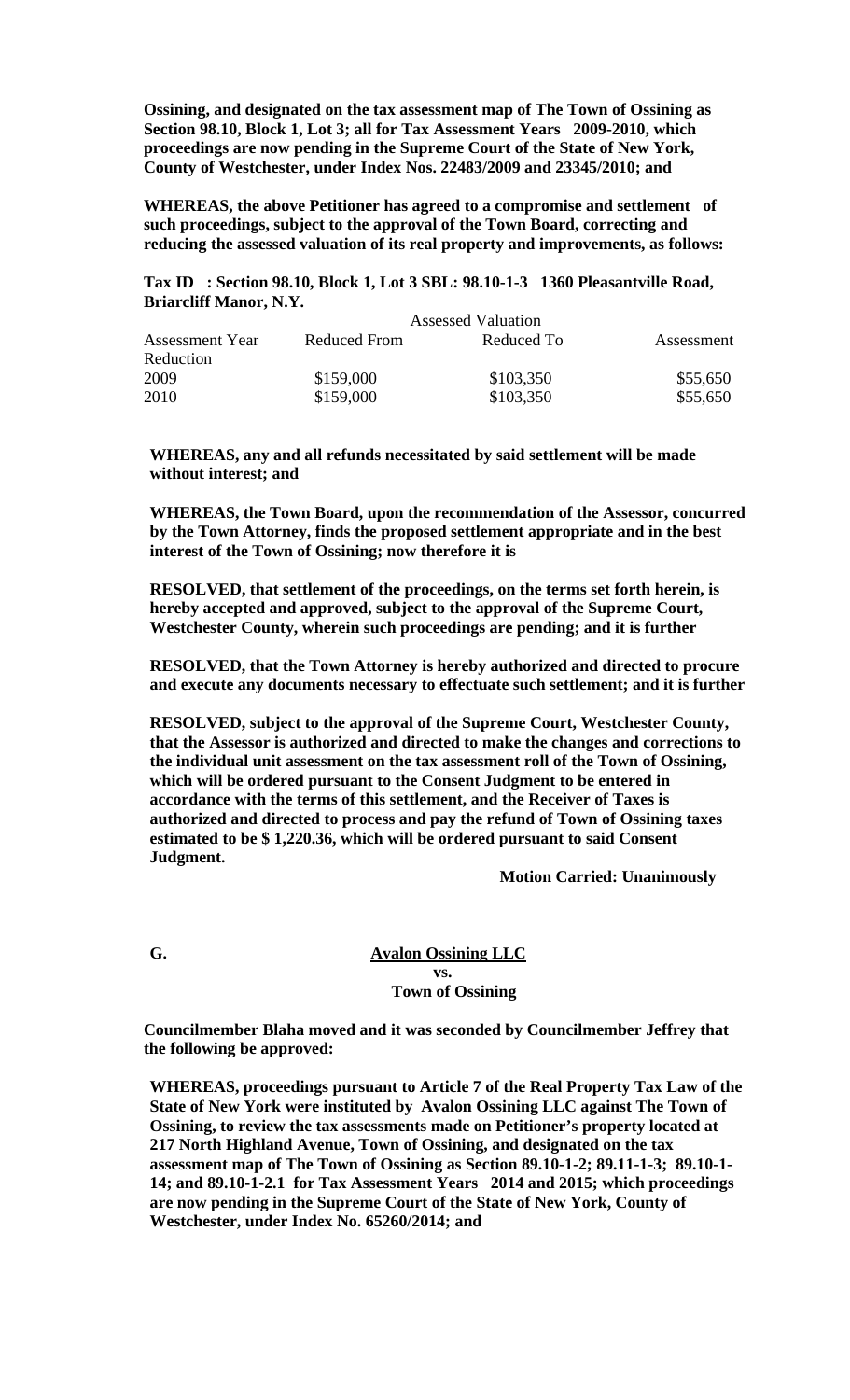**WHEREAS, the above Petitioner has agreed to a compromise and settlement of such proceedings, subject to the approval of the Town Board, correcting and reducing the assessed valuation of its real property and improvements, as follows:** 

#### **217 North Highland Avenue, Ossining, N.Y.**

|       | Assessment Year Tax ID No. Original Assessed Value |                     | Reduction Final Assessed       |
|-------|----------------------------------------------------|---------------------|--------------------------------|
| Value |                                                    |                     |                                |
| 2014  | 89.10-1-2 \$897,000                                | \$0                 | \$897,000                      |
| 2014  | 89.10-1-14 \$2,000                                 | \$0                 | \$2,000                        |
| 2014  | 89.11-1-3 \$897,000                                | \$0                 | \$897,000                      |
|       | Assessment Year Tax ID No. Original Assessed Value |                     | Reduction Final Assessed Value |
| 2015  | 89.10-1-2.1 \$857,100                              | \$167,400           | \$689,700                      |
| 2015  | 89.11-1-3 \$897,000                                | \$174,200 \$722,800 |                                |

**WHEREAS, any and all refunds necessitated by said settlement will be made without interest; and** 

**WHEREAS, the Town Board, upon the recommendation of the Assessor, concurred by the Town Attorney, finds the proposed settlement appropriate and in the best interest of the Town of Ossining; now therefore it is** 

**RESOLVED, that settlement of the proceedings, on the terms set forth herein, is hereby accepted and approved, subject to the approval of the Supreme Court, Westchester County, wherein such proceedings are pending; and it is further** 

**RESOLVED, that the Town Attorney is hereby authorized and directed to procure and execute any documents necessary to effectuate such settlement; and it is further** 

**RESOLVED, subject to the approval of the Supreme Court, Westchester County, that the Assessor is authorized and directed to make the changes and corrections to the individual unit assessment on the tax assessment roll of the Town of Ossining, which will be ordered pursuant to the Consent Judgment to be entered in accordance with the terms of this settlement, and the Receiver of Taxes is authorized and directed to process and pay the refund of Town of Ossining taxes estimated to be \$0, which will be ordered pursuant to said Consent Judgment.** 

 **Motion Carried: Unanimously** 

#### **H. Waiver of Unpaid Tax following Auction- 94 State Street**

**Councilmember Wilcher moved and it was seconded by Councilmember Jeffrey that the following be approved:** 

**Whereas, pursuant to a judgment of foreclosure for unpaid taxes, entered by the Supreme Court of The State of New York, Westchester County, the Town of Ossining conducted an auction of foreclosed properties at 16 Croton Avenue at 1PM on August 13th, 2014, in order to sell off properties with delinquent taxes owed to the Town of Ossining, one of which was 94 State Street, Tax ID# 97.11-1-84; and** 

**Whereas, all present had the opportunity to register and become "Qualified Bidders" to bid on the three properties for sale, under the condition that the party offering the highest purchase price would be awarded the property, subject to a resolution approving such sale by the Town Board of the Town of Ossining, and,**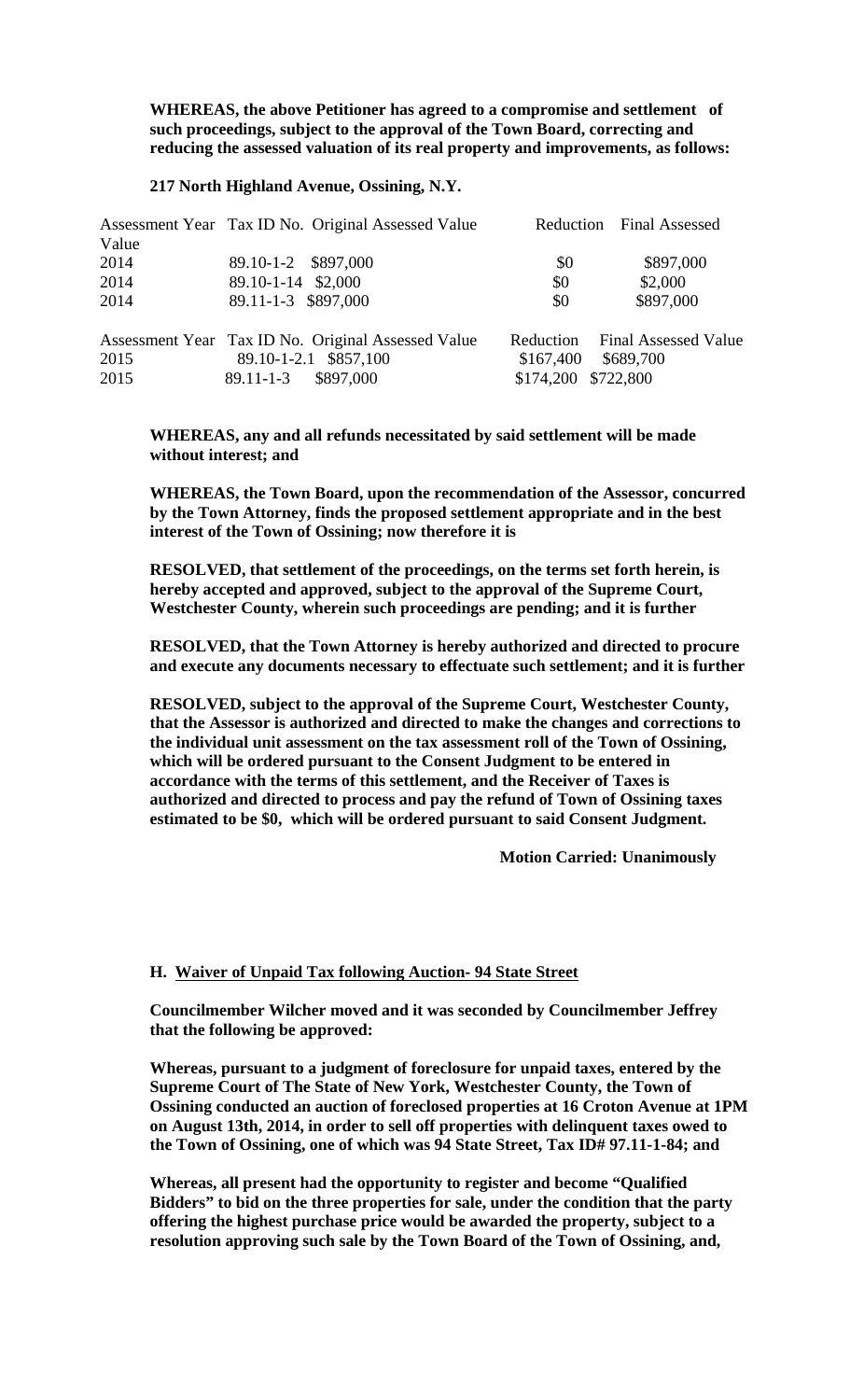**Whereas, Mr. Darwin Yunga was the successful bidder at a bid price of \$49,000.00, and** 

**Whereas, The Town accepted the high bid of \$49,000 for 94 State Street, submitted by Mr. Darwin Yunga, Ossining, New York, the Town accepted a deed for the property from the Receiver of Taxes and The Town Supervisor executed a deed as well as all required transfer documents in forms thereby effectuating the sale of the premises to the high bidder after receipt by the Town of the bid price, receipt of which is acknowledged, and** 

**Whereas, by resolution, upon conveyance of the property to the high bidder, the bidder became responsible to pay all real property taxes for the property, as adjusted from the date of conveyance, with all additional accrued interest and/or penalties that may have accrued against the property for unpaid taxes through the day of conveyance being waived;** 

**Now, Therefore be it Resolved, that the Town hereby acknowledges that the unpaid base taxes for the premises, accrued through the date of conveyance, August 19th, 2015, in the amount of \$16,878.93 for Tax ID #97.11-1-84 has been waived and written off by the Town.** 

|                           |          |     | KVS Information Systems, Inc. - Town Compass |          |                                 |                   |                            | $F = 1$                     |
|---------------------------|----------|-----|----------------------------------------------|----------|---------------------------------|-------------------|----------------------------|-----------------------------|
| <b>TCIQ13/CS/V03/L032</b> |          |     | Town of Ossining                             |          |                                 | DATE: 09/08/15    |                            |                             |
| TERMINAL NO: 000          |          |     | Account Balance Summary                      |          |                                 | 18:35:07<br>TIME: |                            |                             |
|                           |          |     |                                              |          |                                 |                   |                            | *** Lien Bill ***           |
|                           |          |     |                                              |          |                                 | Bank:             |                            |                             |
|                           |          |     | Owner: WESLEY VANESSA ANN                    |          |                                 |                   | Id: 554203 97.011-0001-084 |                             |
|                           |          |     |                                              |          |                                 | Loc: 94 STATE ST  |                            |                             |
|                           | Acct#:   |     |                                              |          |                                 |                   |                            |                             |
|                           | Yr Seq   |     |                                              |          | Bill No Inst Due Date Principal | Penalty           | Total<br>Amount            | Cumulative                  |
|                           |          |     |                                              |          |                                 | To 09/08/15       | Due                        | Due                         |
|                           | 10 *LIEN |     | 147<br>1                                     | 06/30/10 | 5092.80                         | 3208.47           | 8301.27                    | 8301.27                     |
|                           | $-2010$  | 09  | TOTAL-                                       |          | \$5092.80                       | \$3208.47         | \$8301.27                  |                             |
|                           | 11 *LIEN |     | 52<br>1                                      | 06/30/11 | 6481.83                         | 2095.83           | 8577.66                    | 16878.93                    |
| $-2011$                   |          | 09  | TOTAL-                                       |          | \$6481.83                       | \$2095.83         | \$8577.66                  |                             |
|                           |          | *** | Grand Totals                                 |          | \$11574.63                      | \$5304.30         | \$16878.93                 | \$16878.93                  |
|                           |          |     |                                              |          |                                 |                   |                            |                             |
|                           |          |     |                                              |          |                                 |                   |                            |                             |
|                           |          |     |                                              |          |                                 |                   |                            |                             |
|                           |          |     |                                              |          |                                 |                   |                            |                             |
|                           |          |     |                                              |          |                                 |                   |                            |                             |
|                           |          |     |                                              |          |                                 |                   |                            |                             |
|                           |          |     |                                              |          |                                 |                   |                            |                             |
|                           |          |     |                                              |          |                                 |                   |                            | *** End Of Transactions *** |

## **Motion Carried: Unanimously**

# **I.Environmental Advisory Committee- Appointment**

**Councilmember Harter moved and it was seconded by Councilmember Jeffrey that the following be approved:** 

**Resolved, that the Town Board hereby appoints James Nolan, Ossining, to fill the remainder of an unexpired term on the Town's Environmental Advisory Committee, set to expire on December 31st, 2017.** 

 **Motion Carried: Unanimously** 

# **J. Town Ethics Board- Appointment**

**Councilmember Wilcher moved and it was seconded by Councilmember Harter that the following be approved:**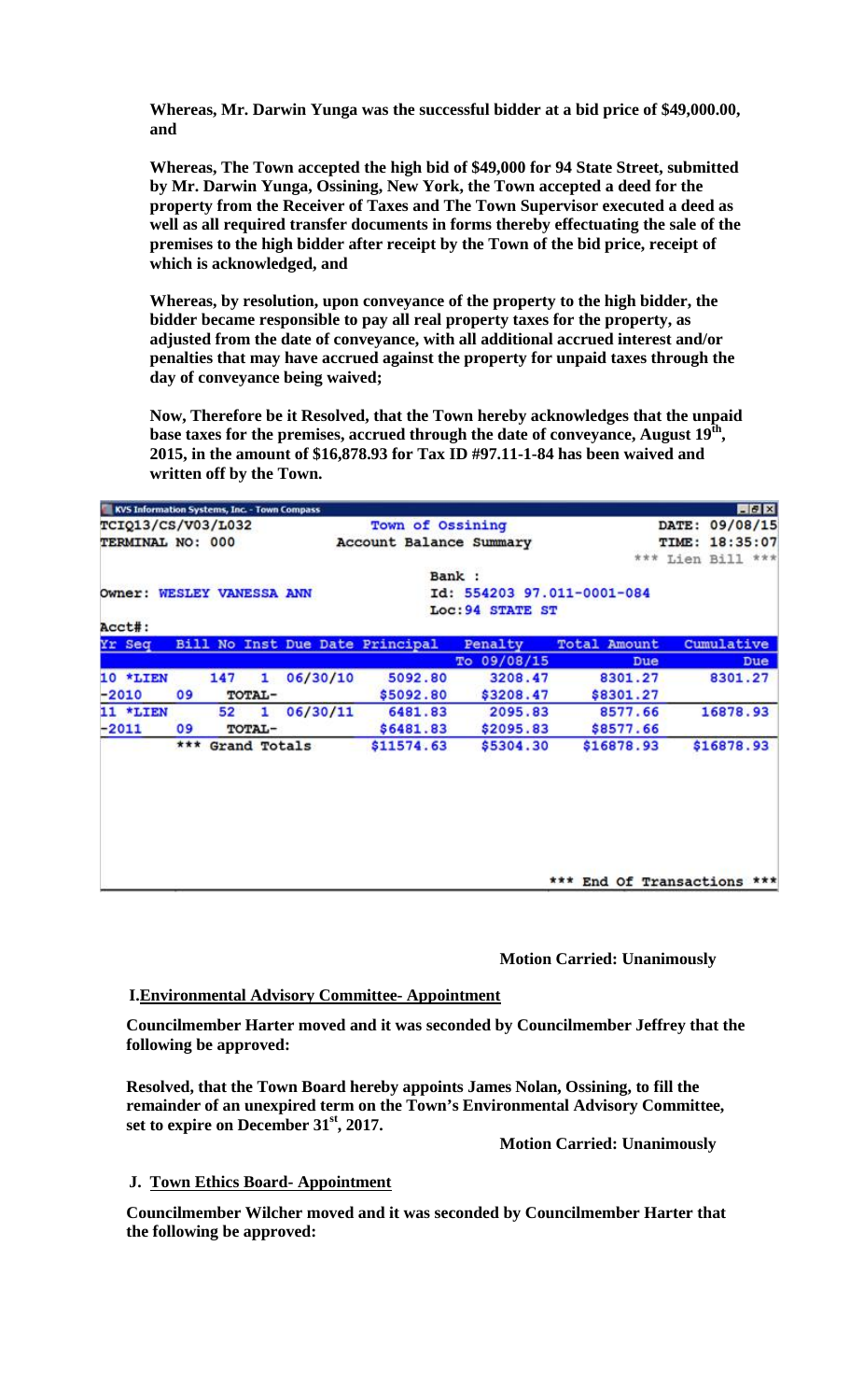**Resolved, that the Town Board hereby appoints Stuart Kahan, Ossining, to a five-year term on the Town Ethics Board, set to expire on December 31st, 2020.** 

 **Motion Carried: Unanimously** 

# **K. Town Ethics Board- Appointment**

**Councilmember Wilcher moved and it was seconded by Councilmember Jeffrey that the following be approved:** 

**Resolved, that the Town Board hereby appoints Sandra Hirsch, Ossining, to a four**year term on the Town Ethics Board, set to expire on December 31<sup>st</sup>, 2019.

 **Motion Carried: Unanimously** 

# **L. Town Ethics Board- Appointment**

**Councilmember Blaha moved and it was seconded by Councilmember Wilcher that the following be approved:** 

**Resolved, that the Town Board hereby appoints Christopher Komosa, Ossining, to a**  three-year term on the Town Ethics Board, set to expire on December 31<sup>st</sup>, 2018.

 **Motion Carried: Unanimously** 

# **M.Town Ethics Board- Appointment**

**Councilmember Wilcher moved and it was seconded by Councilmember Jeffrey that the following be approved:** 

**Resolved, that the Town Board hereby appoints Susan Sarch, Ossining, to a two-year term on the Town Ethics Board, set to expire on December 31st, 2017.** 

 **Motion Carried: Unanimously** 

# **N. Town Ethics Board- Appointment**

**Councilmember Harter moved and it was seconded by Councilmember Wilcher that the following be approved:** 

**Resolved, that the Town Board hereby appoints Laura Houston Whitlinger, Ossining,**  to a one-year term on the Town Ethics Board, set to expire on December 31<sup>st</sup>, 2016.

 **Motion Carried: Unanimously** 

# **O. Emergency Medical Services Committee- Appointment**

**Councilmember Jeffrey moved and it was seconded by Councilmember Wilcher that the following be approved:** 

**Resolved, that the Town Board hereby re-appoints Richard Wishnie, Ossining, to a two-year term on the Emergency Medical Services Committee, set to expire on August 25th, 2017.** 

 **Motion Carried: Unanimously** 

# **P.Correction to the 2013 and 2014 Town Assessment Roll**

**Councilmember Wilcher moved and it was seconded by Councilmember Harter that the following be approved:**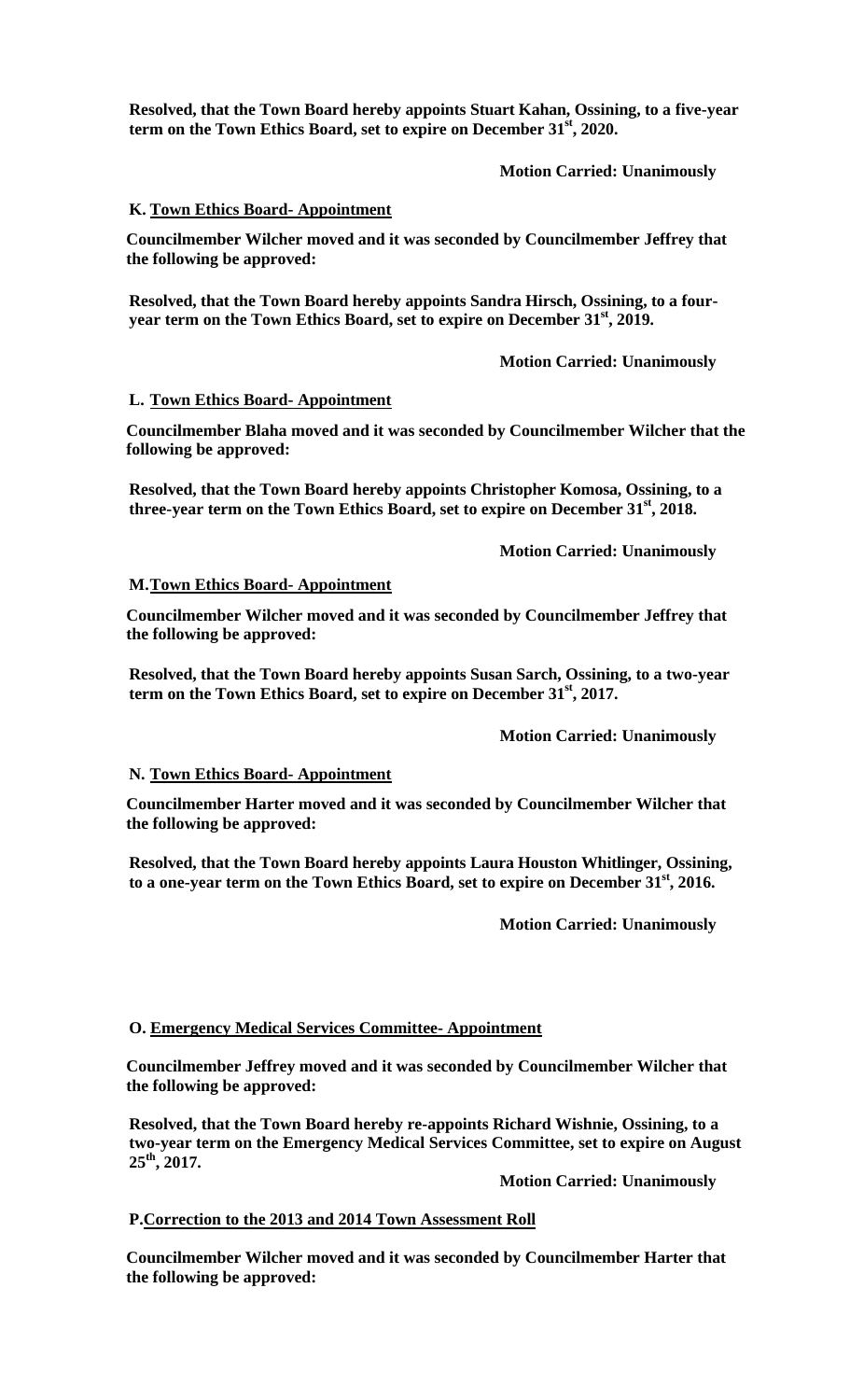**WHEREAS, the Assessor has acknowledged receipt of an application for refund and credit of 2014 and 2015 real property taxes made pursuant to NYS Real Property Tax Law Section 550 (7) from the owners of the real property having an address at 11 Nelson Avenue and the tax ID number of 97.11-4-26; and** 

**WHEREAS, in addition to the refund of real property taxes paid in 2014 and 2015, such application also seeks to correct the 2013 and 2014 Town of Ossining assessment roll; and** 

**WHEREAS, following a review of such application by the Assessor and the Westchester County Tax Commission, it is their recommendation that the application be approved and implemented as directed;** 

**NOW THEREFORE BE IT RESOLVED, that the Assessment Roll for the Town of Ossining, and all other applicable records of the Assessor, Comptroller and Finance Department, be corrected to reflect the true and accurate status of the real property located at 11 Nelson Avenue, Tax ID of 97.11-4-26, an assessment reduction of 2,000 omitted from the 2013 and 2014 assessment rolls due to a Veteran's Exemption not extended; and** 

**BE IT FURTHER RESOLVED, that any and all real property taxes paid and/or owed to the Town as 2014 and 2015 real property taxes resulting from the inaccurate 2013 and 2014 tax assessment roll be refunded to the property owner of the subject real property in accordance with all applicable laws and regulations, consisting of \$49.62 of Town tax and \$344.91 of County tax.** 

 **Motion Carried: Unanimously** 

# **Q. Sale of Surplus Equipment**

**Councilmember Harter moved and it was seconded by Councilmember Blaha that the following be approved:** 

**Whereas, the Town Board recently approved the purchase of two Transit vans for use by the Senior Nutrition Program to replace two vehicles in the Department that have outlived their usefulness to the Town;** 

**Whereas, the Town Board authorized the surplus and sale of those vehicles on Auctions International; and** 

**Now therefore be it Resolved that the Town Board of the Town of Ossining authorizes the 2001 Ford Taurus Wagon to be sold to the high bidder for \$2,075.00, to be payable immediately to the Town of Ossining.** 

*2001 Ford Taurus Wagon, VIN# 1FAFP58U41G213333*

 **Motion Carried: Unanimously** 

# **VI. CORRESPONDENCE TO BE RECEIVED AND FILED**

**Councilmember Jeffrey moved and it was seconded by Councilmember Harter that the following be approved:** 

**Resolved, that the Town Board of the Town of Ossining hereby accepts the Town Planning Board Minutes dated August 5, 2015.** 

 **Motion Carried: Unanimously**